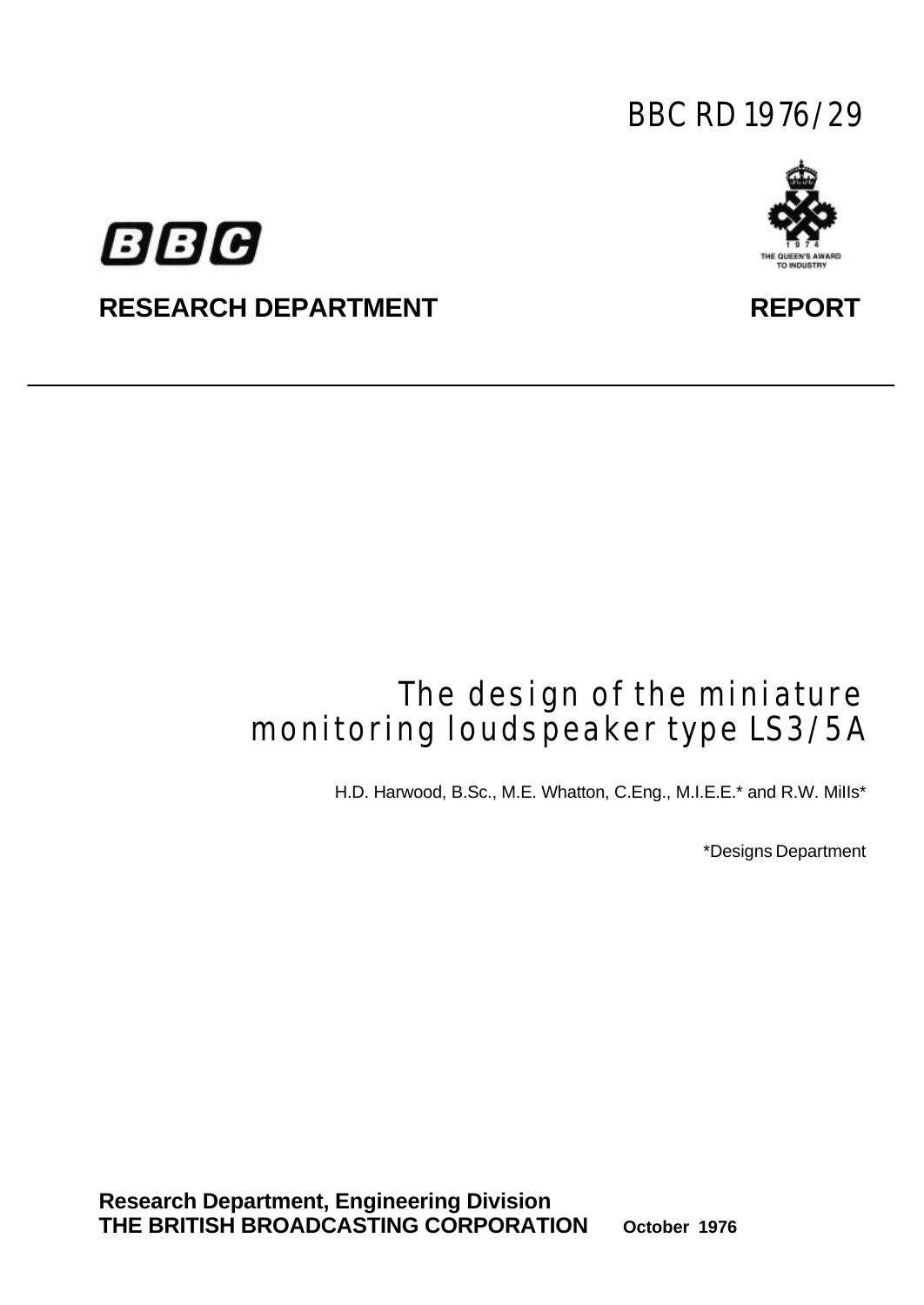This Report may not be reproduced in any form without the written permission of the British Broadcasting Corporation,

It uses SI units in accordance with B.S. document PD 5686.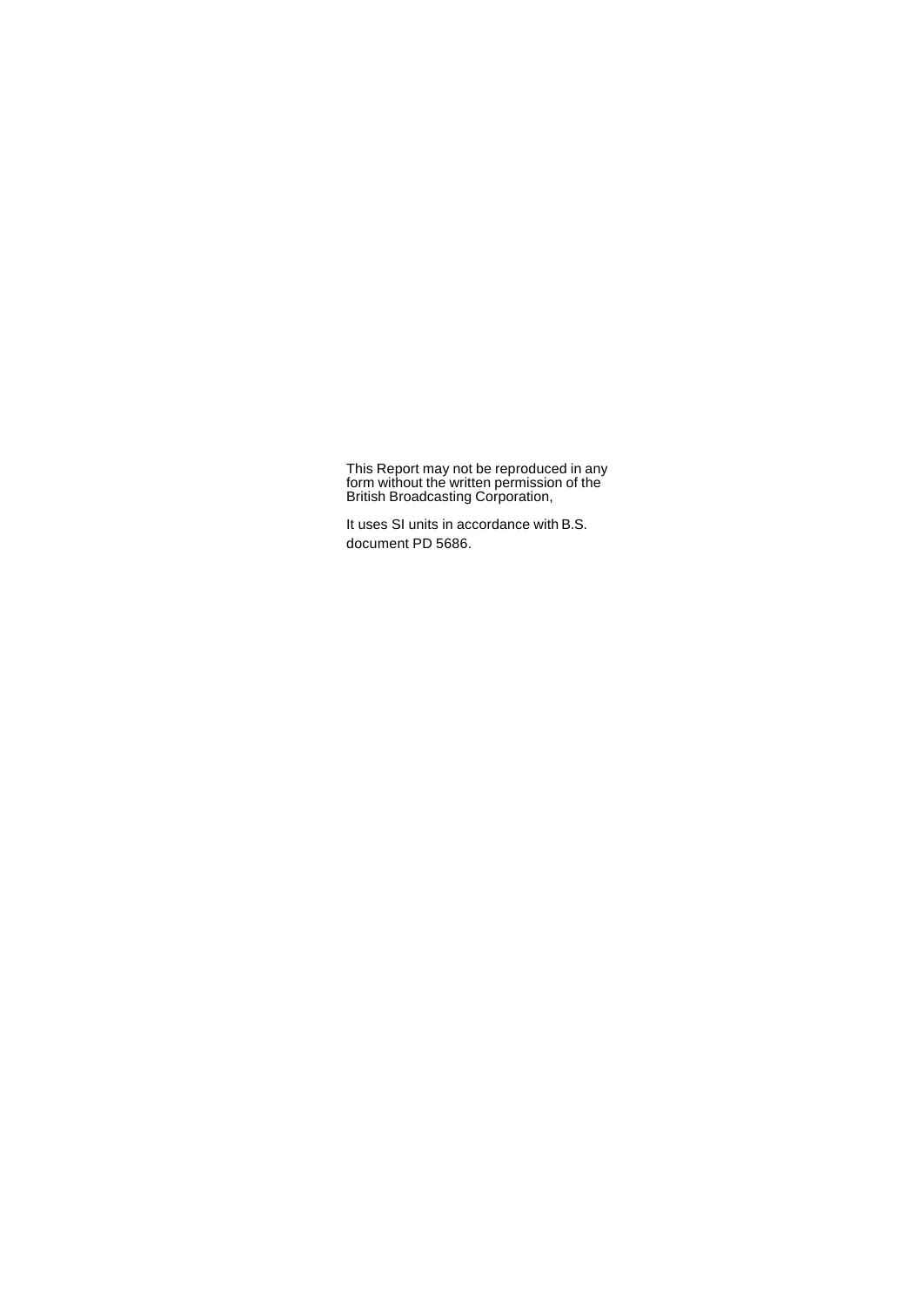#### **THE DESIGN OF THE MINIATURE MONITORING LOUDSPEAKER TYPE LS3/5A**

## **H.D. Harwood, B.Sc., M.E. Whatton, C.Eng., M.I.E.E.\* and R.W. Mills\***

#### **Summary**

*This report describes the design of a miniature two-unit loudspeaker of adequate sound quality and loudness to serve as a monitor in conditions where larger existing designs would be unusable.*

*Details are given of the construction and performance of the loudspeaker which is shown to be equally suitable for monophonic, stereophonic or quadraphonic purposes.*

**\* Designs Department**

Issued under the authority of

Gomonteath

**Research Department, Engineering Division, BRITISH BROADCASTING CORPORATION Head of Research Department** 

October 1976

(PH-162)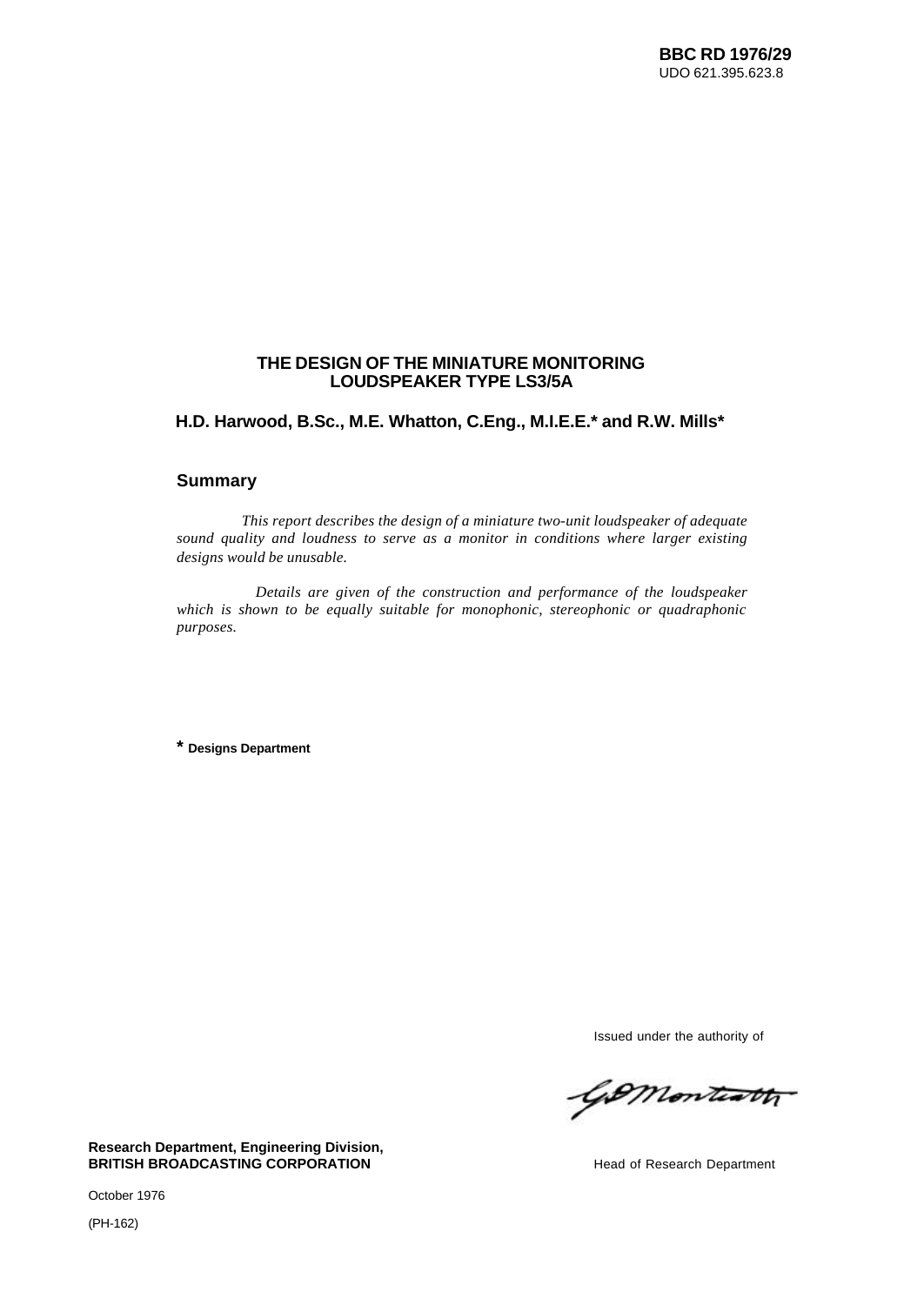# **THE DESIGN OF THE MINIATURE MONITORING LOUDSPEAKER TYPE LS3/5A**

| Section      | <b>Title</b>        |  |                   |  |  |
|--------------|---------------------|--|-------------------|--|--|
|              | <b>Summary</b>      |  | <b>Title Page</b> |  |  |
| $\mathbf{1}$ | <b>Introduction</b> |  | $\mathbf{1}$      |  |  |
| 2.           | <b>Description</b>  |  | 1                 |  |  |
| 3.           | Performance         |  | 3                 |  |  |
| 4.           | <b>Discussion</b>   |  | 5                 |  |  |
| 5.           | <b>Conclusions</b>  |  | 5                 |  |  |
| 6.           | <b>References</b>   |  | 6                 |  |  |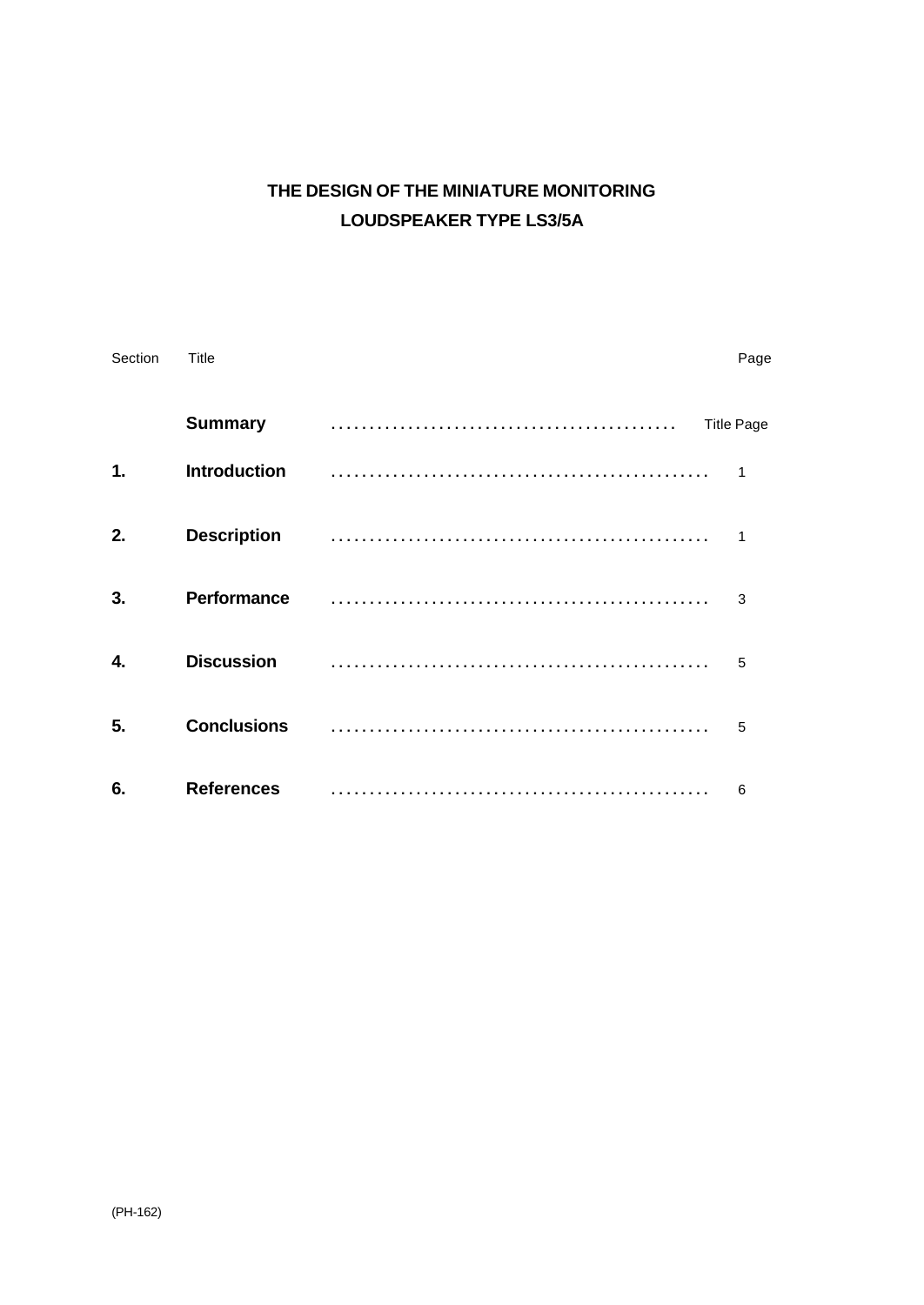Published by BBC Research & Development Kingswood Warren Tadworth Surrey KT20 6NP England

<http://www.bbc.co.uk/rd>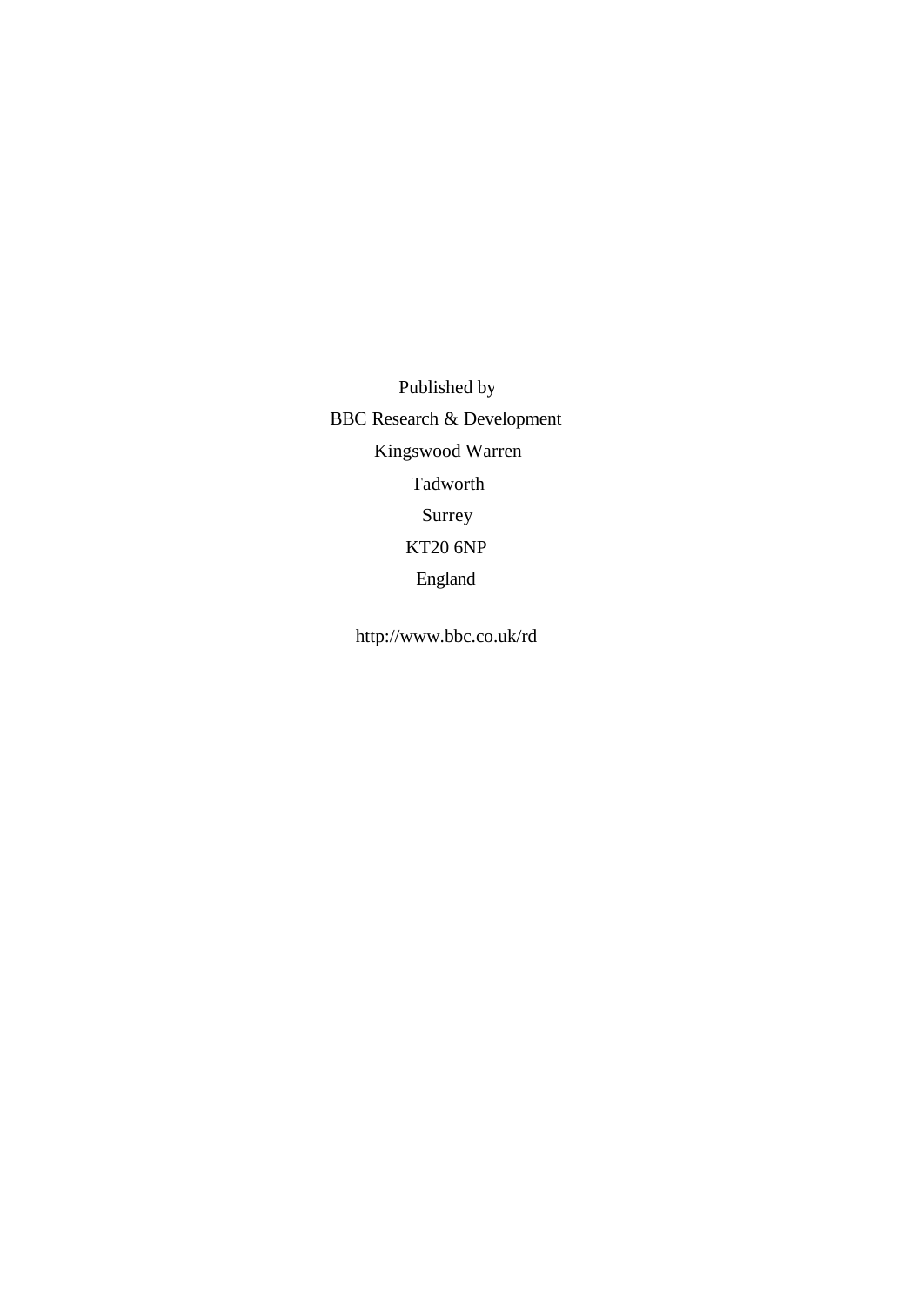# **THE DESIGN OF THE MINIATURE MONITORING LOUDSPEAKER TYPE LS3/5A H.D. Harwood, B.Sc., M.E. Whatton, C.Eng., M.I.E.E.\* and RW. Mills\***

## **1. Introduction**

There is a need to monitor sound programme quality in circumstances where space is at a premium and where headphones are not considered satisfactory. Such circumstances include the production-control section of a television mobile control-room, where the producer responsible for the overall production of the programme needs to monitor the output from the sound mixer but at levels lower than those used for mixing. Thus a small monitoring loudspeaker is required and, as no adequate commercial device was available, one was designed by BBC Research Department. The design is based on an experimental loudspeaker developed during the preliminary work on acoustic scaling described elsewhere<sup>1</sup> in which a small loudspeaker was needed to cover the frequency range from 400 Hz to about 20 kHz. When the characteristics of the loudspeaker were measured it was found that, despite the small size cabinet, the axial response/frequency characteristic was substantially uniform down to 100 Hz and that excellent sound quality was obtained with programme input. Subsequently, a number of loudspeakers to this



*Fig. 1 - Appearance of loudspeaker*

design, known as type LS3/5, were made, and used in television mobile control-rooms where they gave very satisfactory service. When a further batch of loudspeakers was required it was found that the manufacturers of the low- and high-frequency units had made significant modifications and a re-design was therefore necessary. This was carried out in conjunction with BBC Designs Department and this report describes this later design, known as the LS3/5A. The Loudspeaker is now in production both by the BBC Equipment Department and also by three commercial licencees.

### **2. Description**

#### (a) General

Fig. 1 shows the general appearance of the loud-speaker. The external dimensions are 31x19x16 cms (12x7½x6½ in) and the weight is approximately 5.3kg (11.6 lb). Its input impedance is nominally 15 ohms and it will accept the output of a 50 watt amplifier for programme signals and then gives a peak output level of +98 dB with reference to 2 x 10<sup>-5</sup> N/m<sup>2</sup>, measured at 1.5m in a room with 0.4 sec reverberation time. The loudspeaker is of the two unit type using a 127 mm (5 in) low-frequency unit and a high-frequency unit with a 20 mm (0.75 in) dome type radiator. The cross-over frequency is about 3 kHz.

#### (b) Cabinet

It has been indicated above that one of the objects of the design was to produce as small a loudspeaker as possible consistent with an adequate axial response/frequency characteristic. The cabinet has a free volume of a little under 5 litres (0.17 cuft.) and is of the closed type, as the use of a vent would not be helpful with such a small enclosure.

The construction is of 12 mm  $(\frac{1}{2}$  in) birch plywood with fillets of beech. Although no difficulty was found with this construction for the original design (LS3/5), it was found that, for the LS3/5A, it was necessary to specify the wood more carefully than was originally thought necessary. The use of any type of hard wood such as Parana Pine for the fillets was found to be unacceptable as a clearly audible colouration was produced by a resonance of the l.f. unit on its chassis, and these fillets had insufficient mechanical impedance to reduce it; this matter is reported in more detail elsewhere. $<sup>2</sup>$  In order to ensure that this</sup> resonance would not give rise to any further difficulties the side panels are damped with a layer of damping material and the top and bottom panels with two layers; in addition, a p.v.c. edging is

\*Designs Department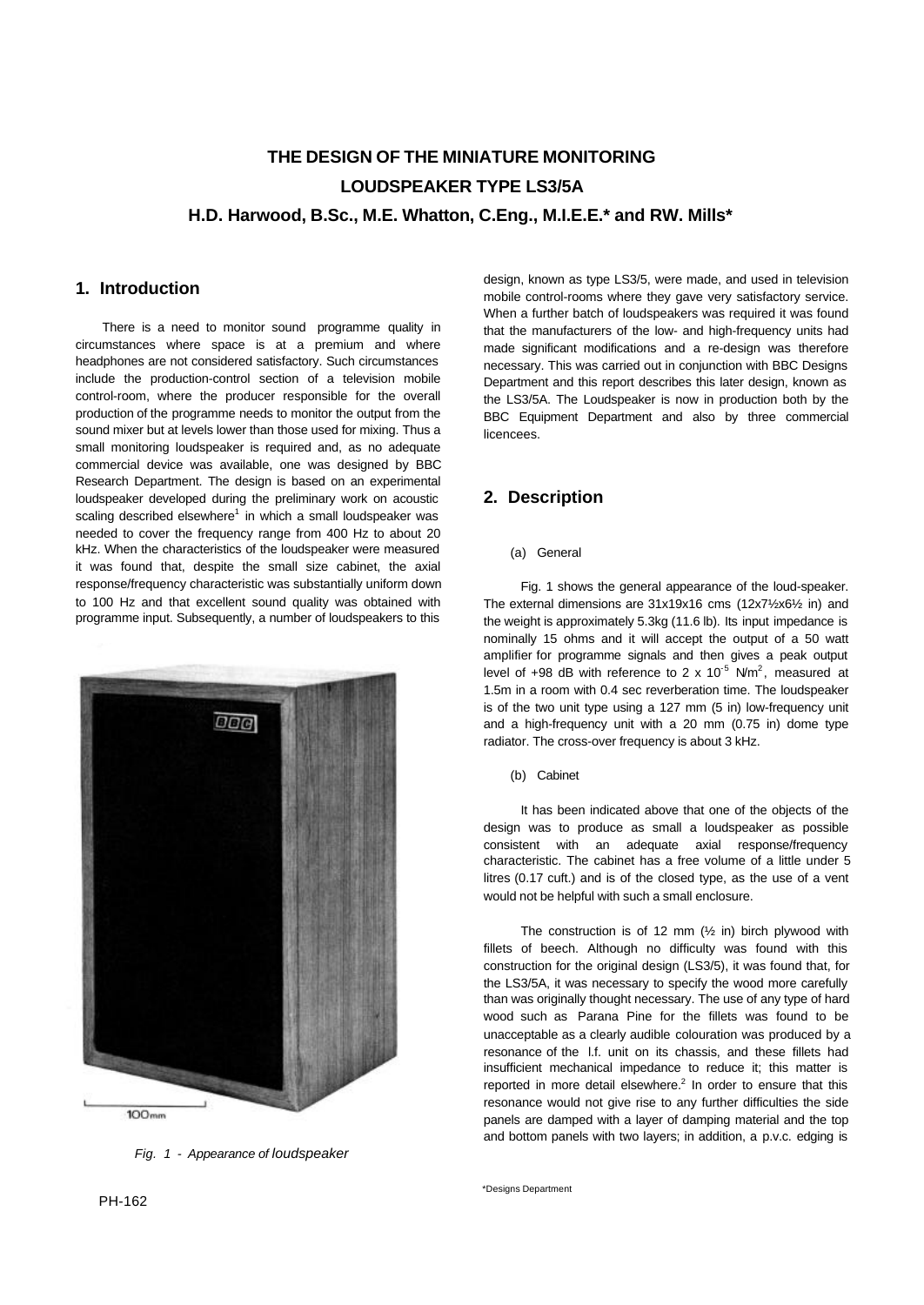applied to the chassis of the low-frequency unit so as to decouple it somewhat from the front panel. In order to damp the air modes of resonance inside the cabinet all internal surfaces except the front panel are lined with polyurethane foam; this has a thickness of 25 mm (1 in) on the top and bottom of the cabinet and 16 mm (¾'') on the sides and back. The cabinet is sealed so as to prevent air leaks which could give rise to extraneous noises resulting from the high sound pressures produced inside the cabinet; even screw holes are made air tight.

#### (c) Units

The low-frequency unit is a KEF type B110 unit specially selected to BBC specification; the nominal impedance is 8 ohms and the free-air resonance frequency is 35 Hz (with a statistical spread having 95% confidence limits at 33 and 40 Hz).

The high-frequency unit is a KEF tweeter type T27 with a nominal impedance of 8 ohms and a nominal resonance frequency of 1200 Hz (95% confidence limits of 1000 and 1450 Hz). As the diaphragm of this unit is exposed and could therefore be easily damaged in use, it has been protected by a domed perforated metal cover. This has a small effect on the frequency response of the T27, which is wholly beneficial as it raises the output somewhat at high frequencies. The radiating surface of the T27 is small and the radiator is therefore nearly omnidirectional; in order to prevent the acoustic discontinuity presented by the edge of the cabinet from setting up an interference pattern, the tweeter is surrounded by a thick felt strip mounted on the baffle front surface.

#### (d) Equaliser/crossover network

The circuit diagram of the network used for this purpose is shown in Fig. 2. The inductance  $L_1$  and the resistor  $R_1$  are employed to equalise the generally rising axial response/frequency characteristic of the bass unit; the group  $C_5$ ,  $L_2$ ,  $R_2$ , compensates for a hump in this characteristic and the crossover frequency to the high-frequency unit is at about 3 kHz. For the high-frequency unit, inductor  $L_3$  serves simultaneously as a shunt inductor for the crossover network, and as an auto transformer to allow different relative sensitivities of individual l.f. and h.f. units to be matched. When used for this purpose, capacitor  $C_2$  is adjusted to keep the crossover frequency constant. This convenient form of network was first used in the



*Fig. 3 - Circuit diagram of equaliser/crossover network*

design of the LS5/1 loudspeaker<sup>3</sup> and has proved to be very useful.  $R<sub>3</sub>$  serves as a damping resistor to prevent ringing, whilst  $R_4$ , and  $C_6$  serve to adjust the frequency response at the upper end of the band.

Physically the circuit board is mounted just behind the T27 unit and is prevented from resonating mechanically by means of a thick felt pad, placed between the board and the unit.

#### (e) Impedance

The modulus of the impedance is shown in Fig. 3. The nominal value is 12 ohms.



*Fig. 2 - Modulus of impedance*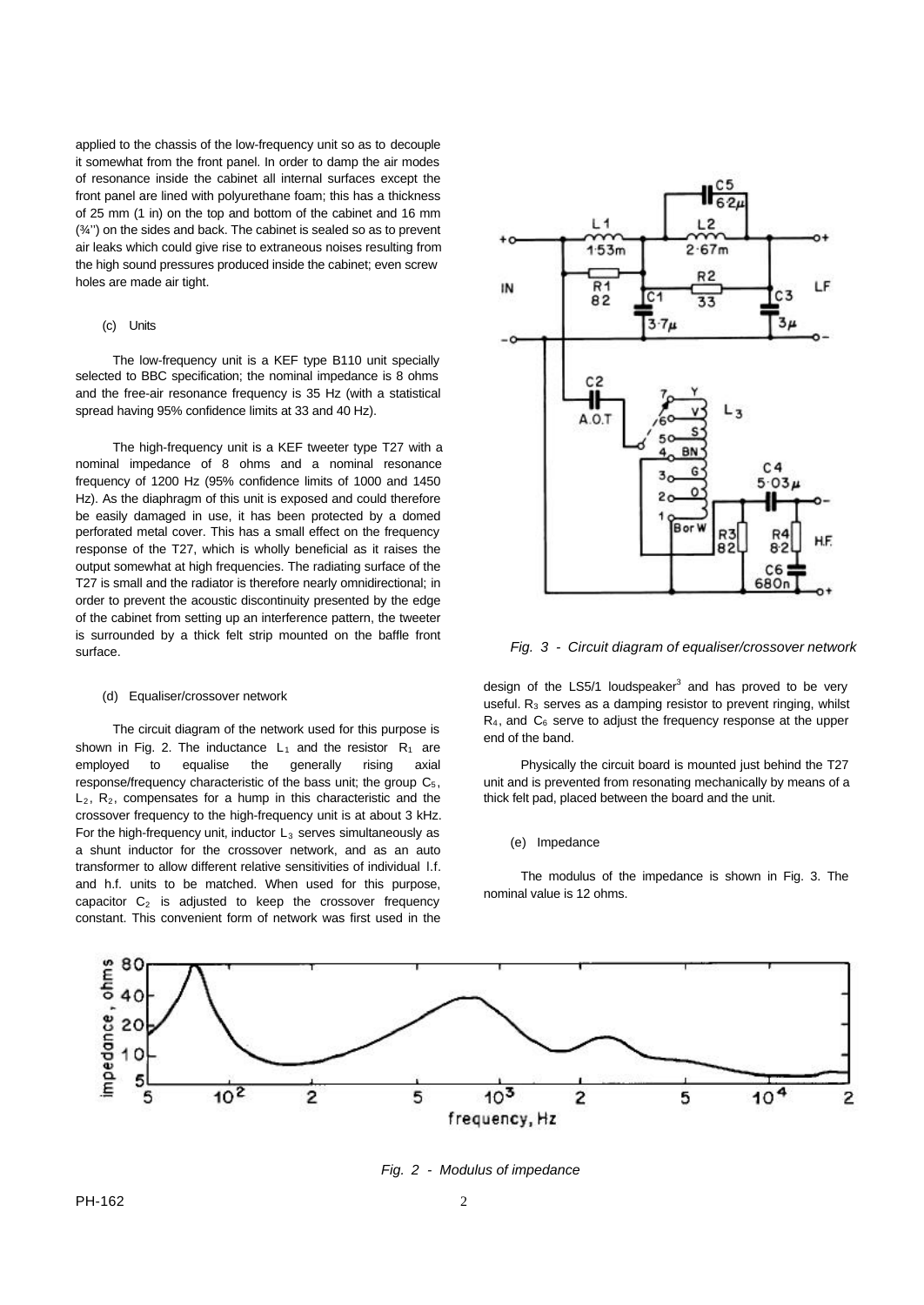

*Fig. 4 - Response/frequency characteristics at1.5 m for various angles in the horizontal plane. 1V input. ————— 0º • • • • • • 30º – • – • – • 45º*



*Fig. 5 - Response/frequency characteristics at1.5 m for various angles in the vertical plane. 1V input.*

*————— 0º – – – – – –15º • • • • • • 30º*



*Fig. 6 - Response/frequency characteristics at1.5 m for various angles in the vertical plane below the axis. 1V input. ————— 0º – – – – – –15º • • • • • • 30º*

#### **3. Performance**

The free-field response/frequency characteristics for a constant-voltage input are shown in Fig. 4 for various angular displacements in the horizontal plane; the measurement distance was 1.5 m. Figs. 5 and 6 show corresponding curves for the vertical plane, measured above and below the axis respectively, at the same distance from the loudspeaker.

Fig. 7 shows the results of sound measurements made on the cabinet itself. The axial response of the low-frequency unit at a distance of 25 mm (1 in) and the sound radiated from one side and from the rear of the cabinet at a similar distance are shown, using an uncalibrated microphone with a figure-of-eight characteristic. The audibility criterion is laid down elsewhere;  $2 \text{ the}$ radiation from the cabinet is below this criterion at almost all frequencies and is inaudible.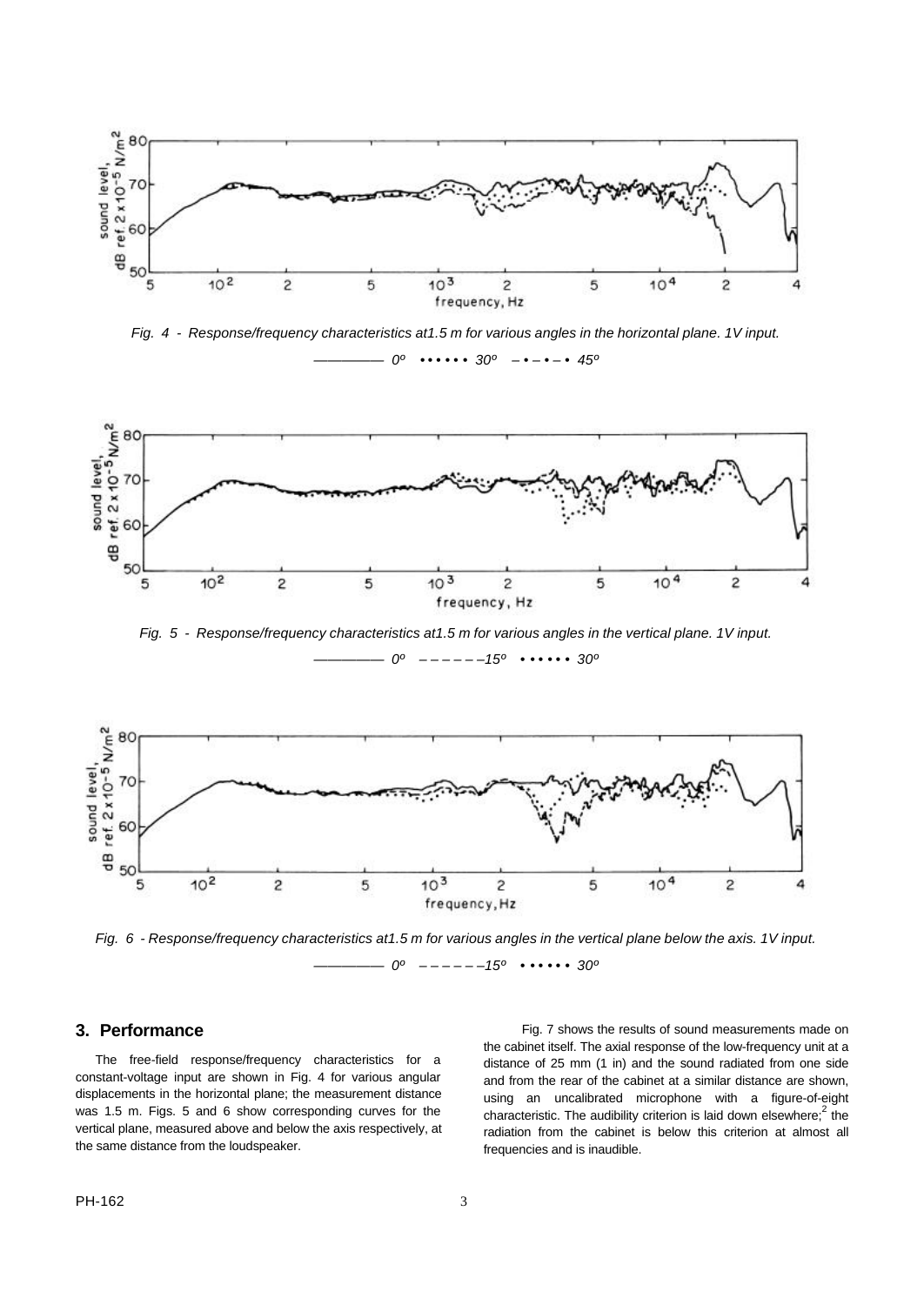

*Fig. 7 - Response/frequency characteristics at 25 mm for l.f.unit and for centre of side and rear panels of cabinet. ————— cone – – – – – –side – • – • – • back*



*Fig. 8 - - Response/frequency characteristics at 1.5 m for fundamental and harmonics, on axis; for mean sound level of +88 dB w.r.t. 2 x 10-5 N/m<sup>2</sup> . ————— Fundamental – – – – – – 2nd Harmonic – • – • – • 3rd Harmonic • • • • • • • • • 4th Harmonic – •• – •• – •• 5th Harmonic*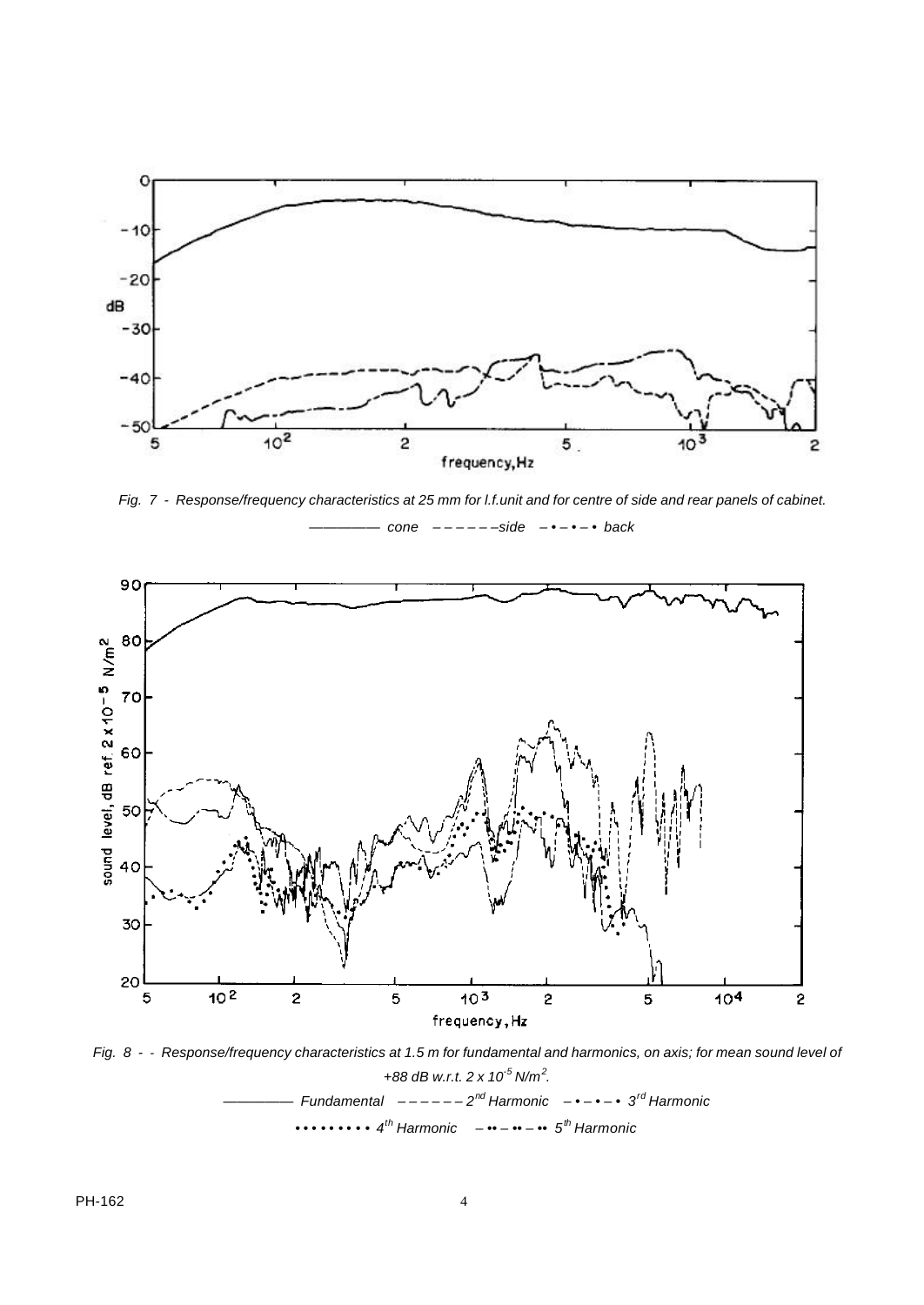Fig. 8 shows the axial non-linearity distortion curves for various harmonics, as a function of frequency, the mean sound level was +88 dB w.r.t. 2 x 10<sup>-5</sup> N/m<sup>2</sup> on the axis at 1.5 m, the highest safe steady state level for the h.f. unit. Fig. 9 shows the axial non-linearity distortion curves for various intermodulation products as function of frequency for the same sound level on the axis at 1.5 m from 1 kHz upwards; the two tones employed were 121 Hz apart<sup>4</sup> at equal levels. For both harmonic and intermodulation tests the distortion is seen to be low.

The maximum sound level for programme material such as heavily limited pop music depends on the duration of the peaks. For a one second burst of pure tone at 150 Hz, a maximum input of 25 volts is permitted corresponding to a peak sound level of +97 dB w.r.t. 2 x 10<sup>-5</sup> N/m<sup>2</sup> at 1.5 m. For a steady signal with a duration of 30 min the r.m.s. signal level causing the rated temperature of the voice coil to be reached is equivalent to a nominal input power of 30 watts, i.e. a sound level of +90.5 dB w.r.t. 2 x 10<sup>-5</sup> N/m<sup>2</sup> at 1.5 m allowing for the increased resistance of the voice coil due to the high temperature. For heavily limited pop music these limits correspond to a maximum sound level of +98 dB w.r.t.  $2 \times 10^{-5}$  N/m<sup>2</sup>.

The stereo performance was measured by assessing the width of a central stereo image, the tests were carried out in a listening room with a reverberation time of 0.35 s using speech as the input signal. The average image width for a team of 5 observers listening to full bandwidth speech was 6.6º\* with a standard error of 1.3º. Tests were also carried out using octave bands of speech signal and the corresponding results are given in Table 1 together with the mean position of the image centre, the relative displacement of which would give rise to chromatic aberration.†

\* For a centrally placed observer at the apex at a 60º triangle, the base being formed by the loudspeaker.

† As in the corresponding optical case, a condition where a nominally white image has a varying spectral density across its width.

### **4. Discussion**

The axial response/frequency characteristic is extensive for such a small loudspeaker. It should be evident from the shape of the curve in the bass that the low-frequency unit is overdamped\*\*; therefore the bass response could be still further extended either by reducing the sensitivity or by the equivalent of feeding it, not from a constant voltage source, but from a source with an impedance of about seven ohms, and redesigning the equaliser/crossover network for the bass unit. The penalty in either case would be a significant loss of efficiency. The sound distribution is seen to be quite wide in terms of angle of radiation and to vary smoothly with angle. Listeners off axis should therefore still receive good sound quality.

The cabinet does not contribute significant colouration, and the non-linearity distortion is low over the whole frequency range.

Finally, the subjective evaluation of the sound quality is very favourable, the stereo performance is shown to be excellent and the chromatic aberration of the image is, according to published data,<sup>5</sup> undetectable. This implies that the loudspeaker should be equally suitable for quadraphony, and it has already been used for experimental work in this area.

### **5. Conclusions**

This report describes a small loudspeaker containing two units. The performance both for monophonic and stereophonic use is excellent and the sound level is adequate for many purposes. It is being used in applications additional to that for which it was originally designed, and it has been licensed for outside manufacture in quantity production.

\*\* The resonance frequency of the bass unit in the cabinet is seen from Fig. 3 to be about 75 Hz.

| Octave band centre frequency, Hz   |  | 250            | 500    | 1K             | 2K     | 4K             | 8K     |
|------------------------------------|--|----------------|--------|----------------|--------|----------------|--------|
| Central image width, degrees       |  | 8.0            | 6.8    | 6.2            | 5.6    | 6.4            | 5.0    |
| Standard error, degrees            |  | $\overline{0}$ | 0.8    | 0.7            | 0.4    | 0.7            | 0.6    |
| Image centre displacement, degrees |  | $-0.8$         | $-0.5$ | $\overline{0}$ | $+0.4$ | $\overline{0}$ | $+0.3$ |
| Standard error, degrees            |  | 0.3            | 0.4    | $\overline{0}$ | 0.5    | 0.2            | 0.5    |

*Table 1 - Stereo performance*